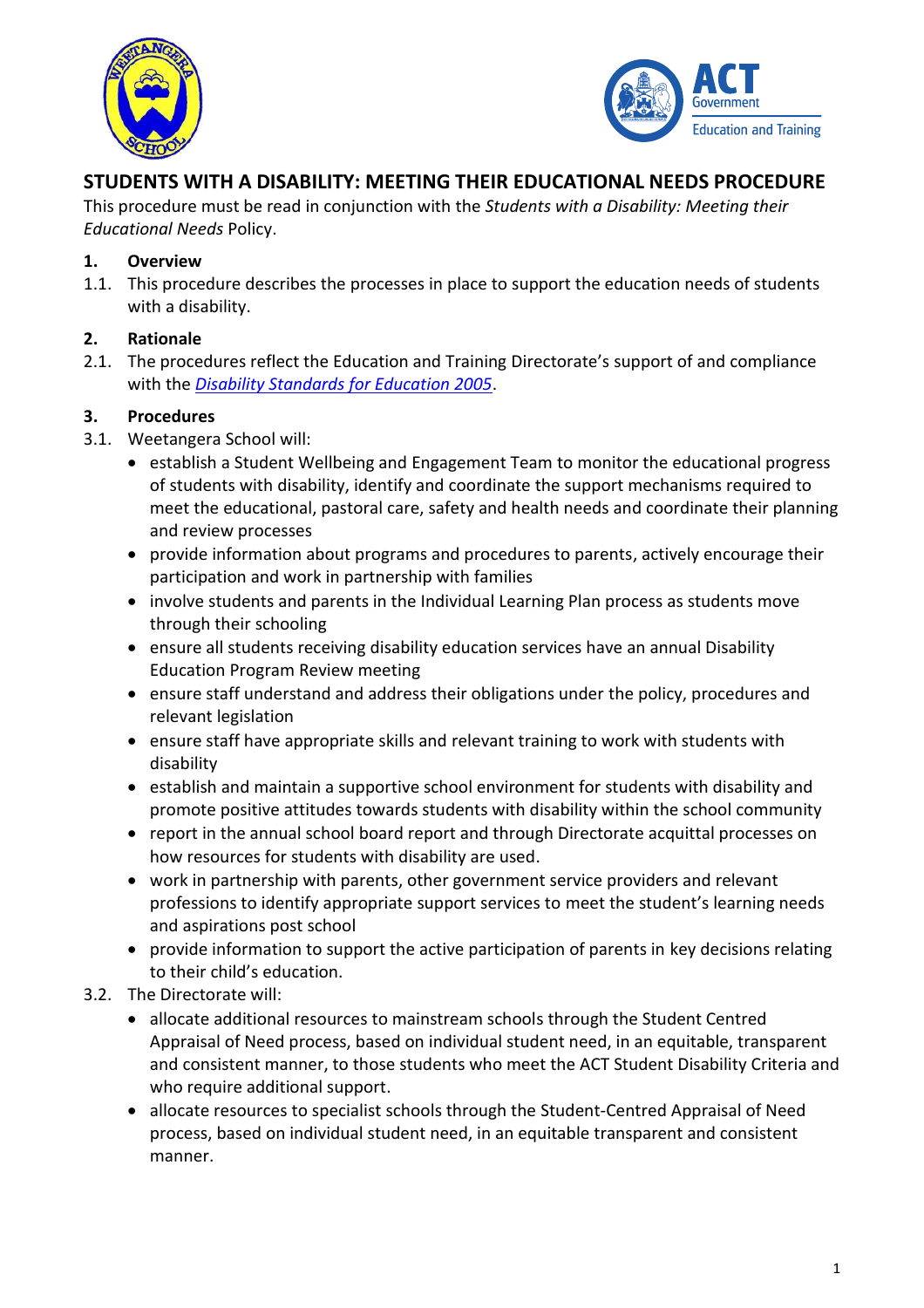- allocate resources to mainstream schools to support specialised classes for students with disability
- Provide, coordinate or support access to educational advice, professional development and support to schools and staff delivering services to students with disability. Student Centred Appraisal of Need
- 3.3. The *Student-Centred Appraisal of Need* is a process for assessing the educational support needs of individual students eligible under the *ACT Student Disability Criteria* and determining the level of resourcing needed to make the necessary reasonable adjustments for the student to access and participate in their educational program
- 3.4. Appraisals are held at key points of schooling
- 3.5. Provision is made for schools and/or parents to seek a review of the Appraisal. Individual Learning Plan (ILP)
- 3.6. The Individual Learning Plan (ILP) identifies the student's individual needs, pathway, goals and priorities for learning. An ILP is designed by teachers in collaboration with parents and carers, relevant professionals and the student where appropriate, to inform the planning, delivery and evaluation of the student's personalised learning program.
- 3.7. Every student accessing support under the ACT Student Disability Criteria or who is supported with additional resources or services must have a current ILP.
- 3.8. The teacher with the major responsibility for coordinating and/or delivering the student's educational program also has responsibility for coordinating the development of the ILP in collaboration with the student and parents and ensuring it is reviewed, at a minimum, on an annual basis.
- 3.9. The ILP is reviewed through the annual Disability Education Program Review process. Disability Education Program Review Meeting
- 3.10. An annual Disability Education Program Review meeting is required for each student with disability as defined in the ACT Student Disability Criteria or who is supported with additional resources or services from the Directorate,
- 3.11. The meeting formally reviews progress against the goals and priorities identified in the ILP and reviews the ongoing appropriateness of the current placement.

## The Central Placement Panel

- 3.12. The Central Placement Panel is coordinated by the Directorate and comprises disability education staff members, school psychologists and principals.
- 3.13. Its role is to consider applications for placement in or transfer to a disability education setting for the following year and to advise parents of the outcome of their applications.

## **4. Contact**

Weetangera School is responsible for this procedure.

Date of Publishing: 10/8/2019

Date for Review: 10/8/2021

## **5. Complaints**

- 5.1. Any concerns about the application of this procedure or the procedure itself, should be raised with:
	- the school principal in the first instance;
	- contact the Directorate's Liaison Unit on (02) 6205 5429;
	- online at [http://www.det.act.gov.au/contact\\_us;](http://www.det.act.gov.au/contact_us)